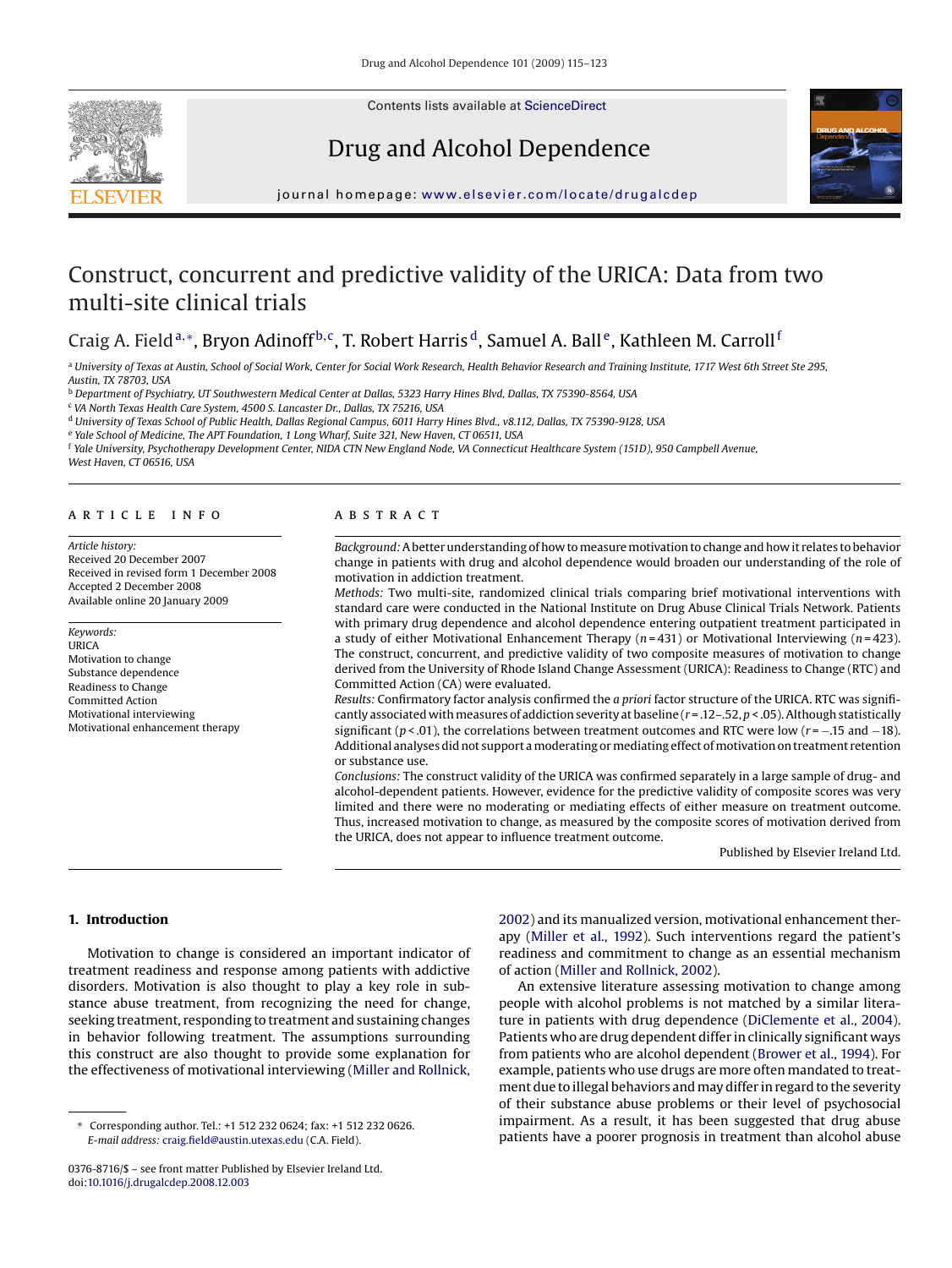patients [\(Weisner, 1992\).](#page-8-0) A better understanding of how to best measure motivation to change and how motivation relates to successful behavior change among both drug and alcohol dependent patients would broaden our understanding of the role of motivation in the treatment of addictions.

The use of valid measure of motivation to change is critical to understanding the potential impact of this construct on treatment outcomes. Although several measures have been developed (i.e., SOCRATES, Change Ladder, and Stages of Change Algorithm), the University of Rhode Island Change Assessment (URICA) is one of the most commonly used measures of motivation to change [\(Carey et](#page-8-0) [al., 1999; DiClemente et al., 1999; DiClemente and Hughes, 1990\).](#page-8-0) The URICA is based on the stages of change model and has four subscales: precontemplation, contemplation, action and maintenance. The psychometrics of the URICA have been assessed in a wide variety of individuals with substance-related disorders including alcohol, drug, and polysubtance dependence with mixed results ([Abellanas and McLellan, 1993; Belding et al., 1997; Belding et al.,](#page-7-0) [1995; Carbonari and DiClemente, 2000; DiClemente and Hughes,](#page-7-0) [1990; DiClemente et al., 1999; Edens and Willoughby, 1999; Edens](#page-7-0) and Willoughby, 2000; el-Bassel et al., 1998; Willoughby and Edens, [1996\).](#page-7-0) One of the more common approaches to evaluating the URICA is to define groups of patients across the spectrum of motivation using cluster analysis. Using cluster analysis, the URICA has been found to reflect anywhere between two and eight subgroups of patients ([Blanchard et al., 2003; DiClemente and Hughes,](#page-7-0) [1990; DiClemente et al., 1991; el-Bassel et al., 1998; McConnaughy](#page-7-0) [et al., 1983, 1989; Pantalon and Swanson, 2003; Prochaska and](#page-7-0) [DiClemente, 1983; Siegal et al., 2001\).](#page-7-0) Construct validity is more commonly evaluated using factor analysis. However, few studies have evaluated the URICA's construct validity using factor analysis and these typically rely on principal components analysis, a more exploratory approach to examining factor structure. Four studies using principal components analysis, including two among substance abuse populations, supported a four-factor solution that accounted for 39–58% of the variance [\(Carney and Kivlahan, 1995;](#page-8-0) [DiClemente and Hughes, 1990; McConnaughy et al., 1989, 1983\).](#page-8-0) Another study identified a five-factor solution among incarcerated drug users ([el-Bassel et al., 1998\).](#page-8-0) Using confirmatory factor analyses with polysubstance abusers, one study failed to confirm the four-factor structure [\(Belding et al., 1996\) w](#page-7-0)hile another supported the four factor structure ([Pantalon et al., 2002\).](#page-8-0) There are currently no studies comparing the *a priori* four-factor structure of the URICA using confirmatory factor analysis across substances of abuse which may, in part, account for these mixed findings.

Results regarding the predictive validity of the URICA have been as equally mixed as those examining its construct validity ([Belding](#page-7-0) [et al., 1997; Blanchard et al., 2003; Carey et al., 2001; DiClemente,](#page-7-0) [1999; Edens and Willoughby, 1999; Pantalon et al., 2002; Pantalon](#page-7-0) [and Swanson, 2003; Siegal et al., 2001; Willoughby and Edens,](#page-7-0) [1996\).](#page-7-0) Among polydrug dependent patients in methadone maintenance, [Belding et al. \(1997\)](#page-7-0) found that the contemplation score was modestly associated (*r* = −.29, *p* <.05) with drug free urine one month after admission but observed a non-significant association between the action stage and treatment retention (*r* = −.22). [Edens and Willoughby \(1999\)](#page-8-0) found inpatients with polysubstance abuse in the contemplation and action cluster were significantly more likely to complete treatment than those in the precontemplation cluster (69% vs. 53%, *p* = .03). However, [Pantalon and Swanson](#page-8-0) [\(2003\)](#page-8-0) found that dually diagnosed, polysubstance dependent inpatients with low readiness to change attended a greater proportion of therapy session while hospitalized (54% vs. 39%, *p* < .05) and clinic appointments one month post-discharge (77% vs. 53%, *p* < .05) than those with high readiness to change. In another study of predominately alcohol and cocaine dependent patient in the outpatient and community setting, readiness to change failed to

predict treatment adherence, percent days abstinent or negative consequences at three or six-month follow-up [\(Blanchard et al.,](#page-7-0) [2003\).](#page-7-0)

While the predictive validity among patients with drug abuse and dependence has generally been considered more difficult to establish than patients with alcohol problems, there are equally mixed results for the predictive validity among patients with alcohol dependence [\(Belding et al., 1997; Blanchard et al., 2003; Carey](#page-7-0) [et al., 2001; DiClemente, 1999; Pantalon et al., 2002; Pantalon and](#page-7-0) [Swanson, 2003; Siegal et al., 2001\).](#page-7-0) For example, in one study [Edens and Willoughby \(1999\)](#page-8-0) found that patients in the contemplation and action cluster were more likely to complete treatment than those in the precontemplation cluster (75% vs. 54%, *p* = .004) while another study found no such association [\(Willoughby and](#page-8-0) [Edens, 1996\).](#page-8-0) Given the mixed and relatively modest results across substances of abuse, a comparison of the predictive validity of motivation to change in a representative sample of outpatients treated by an evidence-based treatment, specifically designed to increase readiness to change (i.e., motivational interviewing or motivational enhancement therapy), may clarify existing research.

In a majority of studies that use the URICA with patients seeking treatment, the four subscale scores are significantly skewed such that the contemplation, action, and maintenance scores are typically high and precontemplation scores are usually low. As a result, a sophisticated method of clustering individuals based on their patterns of scores across the four subscales is sometimes employed to create stage-based subgroups ([Carney and Kivlahan, 1995; Miller,](#page-8-0) [1985\).](#page-8-0) However, clustering patients into stage-based subgroups is complicated and impractical in a clinical setting. Cluster analysis is often sample-specific, making it difficult to interpret an individual's score prior to data analysis for a given sample [\(Carey et](#page-8-0) [al., 1999\).](#page-8-0) To address these concerns, a single composite score was developed to measure motivation to change. A second order factor structure of the four subscales was used to create a continuous measure of motivation to change, Readiness to Change (RTC), from the URICA subscales ([DiClemente et al., 2001\).](#page-8-0) RTC is calculated by subtracting scores on the precontemplation subscale from the sum of the contemplation, action and maintenance subscales. In Project MATCH, RTC was predictive of percent days abstinent and drinks per drinking day among aftercare patients during treatment and at each of the follow-up periods [\(Project MATCH Research Group,](#page-8-0) [1998a; Project MATCH Research Group, 1998b\).](#page-8-0) Observed effect sizes for readiness to change, as measured by Cohen's *d*, ranged from .06 to .35 for percent days abstinent and 0 to .26 for drinks per drinking day [\(Cohen, 1988; DiClemente et al., 2001; Rosnow](#page-8-0) [and Rosenthal, 1996\).](#page-8-0) In addition, a significant interaction between motivation and treatment was identified during the final month of a one-year follow-up period among outpatients ([Project MATCH](#page-8-0) [Research Group, 1997\).](#page-8-0) Therefore, the use of RTC as a composite measure may inform clinical practice and research investigating potential mechanisms of action.

Committed Action (CA) is an alternative composite measure of motivation to change among patients seeking treatment for substance abuse problems [\(Pantalon et al., 2002\).](#page-8-0) Many of the items from the contemplation subscale of the URICA reflect ambivalence about change and endorsement of these items may reflect a decreased likelihood of taking action to change substance use. As a result, CA is calculated by subtracting the contemplation subscale from the action subscale. [Pantalon et al. \(2002\)](#page-8-0) demonstrated that CA had stronger predictive validity than RTC among this treatment seeking population. In that study, patients with higher CA at baseline had significantly more percentage days abstinent from both alcohol and cocaine use at follow-up than those with lower baseline levels of CA (86% vs. 73%, respectively). Although CA was a significant predictor of percent days abstinent from both alcohol and cocaine, this association was modest (*r* = .22). Nevertheless, CA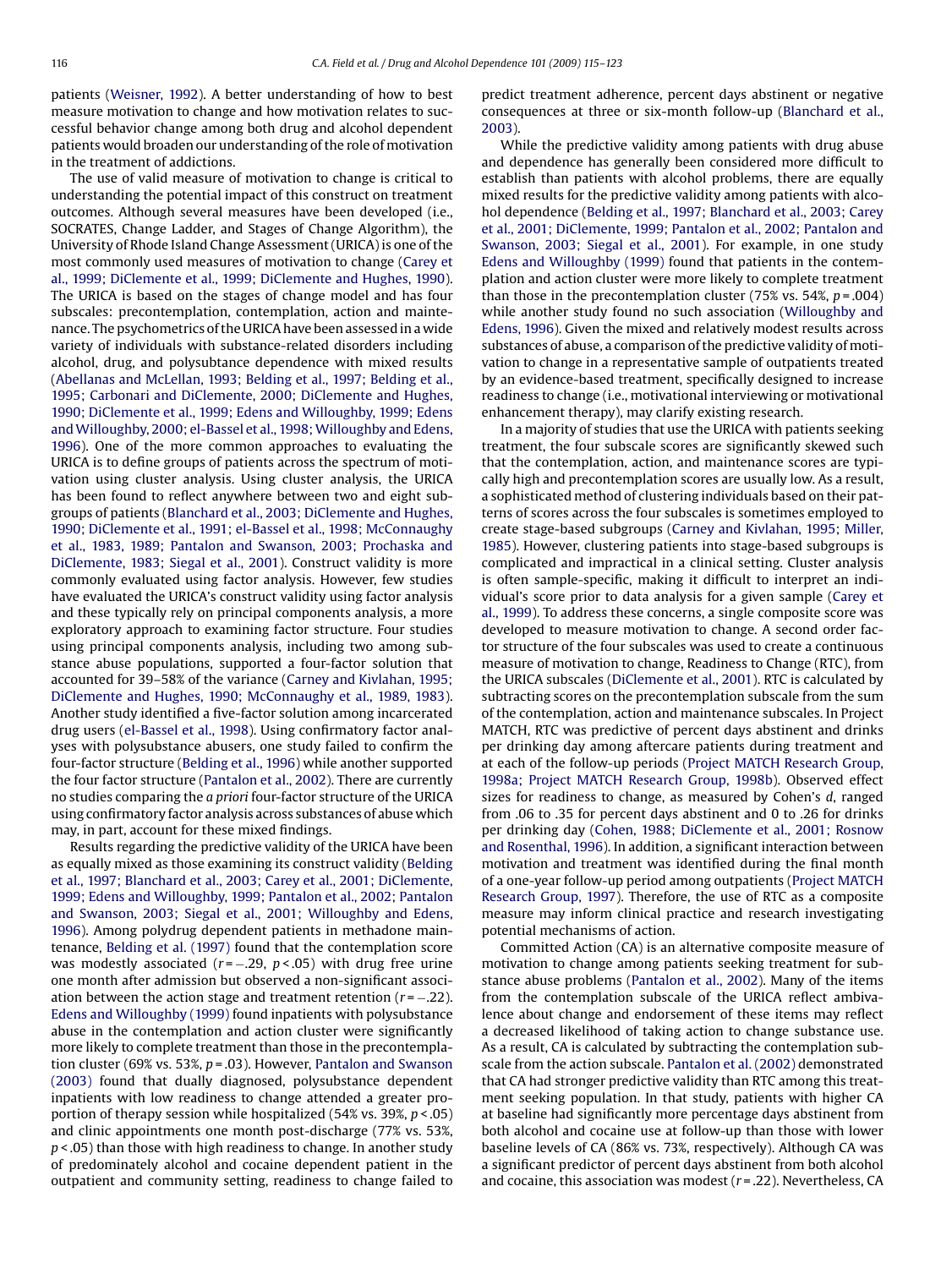may be an alternative to RTC among treatment seeking populations who are less likely to endorse items related to the precontemplation or maintenance subscales ([Pantalon et al., 2002\).](#page-8-0)

[Field et al. \(2007\)](#page-8-0) recently examined the concurrent validity of RTC and CA among patients seeking outpatient treatment for substance use disorders and concluded that RTC and CA may represent different constructs related to motivation to change. Linear regression indicated that RTC and CA were associated with different baseline characteristics. RTC was associated with anger expression (*B* = −.28; 95% CI = −.6, −.01) and recent life events (*B* = 1.1; 95% CI = .01, 2.2). CA was associated with alcohol problems (*B* = −.33; 95% CI = −.62, −.05) and state anxiety (*B* = −.13; 95% CI = −.21, −.04). On the basis of these findings, [Field et al. \(2007\)](#page-8-0) hypothesized that RTC may reflect a patient's desire to change or seek help and CA may reflect the patient's long term commitment to behavior change. Thus, RTC may be more likely to predict concurrent problems at the time of admission but CA may be more likely to predict treatment outcomes. RTC was significantly associated with baseline and pretreatment characteristics in another study ([Blanchard et al.,](#page-7-0) [2003\).](#page-7-0) This is also consistent with recent findings demonstrating that CA ([Pantalon et al., 2002\),](#page-8-0) but not RTC, predicted treatment outcome among patients seeking treatment for substance dependence. Examination of the ability of RTC and CA to predict patient outcomes across substances of abuse may shed light on potential mechanisms of change involved in the effective treatment of drug and alcohol problems. It may also clarify the utility of RTC which was derived statistically using the factor structure of the URICA and CA which was derived based on theoretical assumptions related to the underlying theory of ambivalence and motivation to change.

Recent studies performed in the Clinical Trials Network (CTN) funded by the, National Institute on Drug Abuse (NIDA), provided an excellent opportunity to explore mechanisms of action and further examine the construct, concurrent and predictive validity of composite measures of motivation to change derived from the URICA among primary drug abusers and primary alcohol abusers. Randomized trials conducted in the CTN emphasize generalizability by conducting effectiveness trials in community-based treatment centers using heterogeneous samples of substance users. To date, there have been no other studies large and diverse enough to compare the validity of composite measures of change among different substance use groups. Results from two relevant multi-site trials conducted by the CTN have recently been reported; one evaluated a single session of Motivational Interviewing (MI) and the other evaluated three-sessions of Motivational Enhancement Therapy (MET) ([Ball et al., 2007; Carroll et al., 2006\).](#page-7-0) Both studies found a differential effect of treatment among drug and alcohol abusers. In the trial evaluating MI, [Carroll et al. \(2006\)](#page-8-0) found that primary alcohol users, but not primary drug users, assigned to the single session of MI subsequently completed significantly more counseling sessions during outpatient treatment [ANOVA: *F*(1,175) = 8.1, *p* = .01, *d* = .56]. The positive effect of MI on treatment retention was also significant at the 84-day follow-up [*F*(1,154) = 3.79, *p* = .05, *d* = .32] ([Carroll](#page-8-0) [et al., 2006\).](#page-8-0) This study also examined the effect of treatment on motivation as a potential outcome, although no treatment effect was observed [\(Carroll et al., 2006\).](#page-8-0) In the trial evaluating MET, [Ball](#page-7-0) [et al. \(2007\)](#page-7-0) found that MET resulted in sustained reductions of substance use among primary alcohol users, but not primary drug users [Therapy  $\times$  Weeks,  $F(4, 1632)$  7.26,  $p = .01$ ; Therapy  $\times$  Phase, *F*(1, 1636) 15.88, *p* = .001; and Therapy  $\times$  Weeks  $\times$  Phase, *F*(4, 1632) 13.92, *p* = .001]. We hypothesized that the composite measures of motivation to change derived from the URICA, including RTC and CA, may account for the differential effectiveness of MI and MET among primary drug and alcohol users and possibly clarify findings from these two studies.

The aims of this study, therefore, were to examine the construct, concurrent and predictive validity of RTC and CA among primary drug users and primary alcohol users participating in the aforementioned CTN studies ([Ball et al., 2007; Carroll et al., 2006\).](#page-7-0) Specifically, it was hypothesized that RTC would be associated with pretreatment characteristics and CA would predict treatment outcome [\(Field et al., 2007\).](#page-8-0) Given the findings of differential effectiveness of MI and MET, we further hypothesized that motivation to change, as measured by CA, would predict treatment outcome for primary alcohol users but not primary drug users. In addition, we examined the potential moderating effect of motivation measured at baseline on treatment outcome. Finally, we also examined the potential mediating effect of changes in motivation following intervention on treatment outcome. Treatment outcomes of interest were the primary outcomes of interest from the two clinical trials; primary substance use and treatment retention [\(Ball et al., 2007; Carroll et](#page-7-0) [al., 2006\).](#page-7-0)

#### **2. Methods**

Two multi-site, randomized clinical trials conducted in the National Institute on Drug Abuse Clinical Trials Network were used for this secondary analysis. The first study compared the effect of three sessions of Motivational Enhancement Therapy (MET) to three sessions of counseling-as-usual on retention and substance use among individuals seeking treatment at five community-based outpatient treatment programs [\(Ball et al., 2007\).](#page-7-0) The second study compared the effect of one session of Motivational Interviewing (MI) integrated into the standard intake evaluation to the standard intake interview at four outpatient treatment programs [\(Carroll](#page-8-0) [et al., 2006\).](#page-8-0)

Following initial contact with the outpatient program, prospective participants met with a research assistant who explained the study and obtained written informed consent. After completing the baseline assessment, participants were randomized to treatment condition (MI vs. standard assessment; MET versus standard counseling) and then received study therapy sessions (1 in MI; 3 in MET) within a 28-day time period. All participants were re-assessed at the end of this 28-day period (one-month) and again 84-days (three-months) later.

#### *2.1. Participants*

A total of 461 outpatients were evaluated in the MET study and 423 in the MI study. The baseline demographic characteristics and substance use of the two study samples has been described elsewhere [\(Ball et al., 2007; Carroll et al., 2006\).](#page-7-0) For this secondary analysis examining differences between primary drug users and primary alcohol users, data from 831 participants with primary drug (*n* = 495, 60%) or alcohol disorders (*n* = 336, 40%) were included in the analysis; 408 from the MET protocol and 423 from the MI protocol. The total sample was predominately single or never married (*n* = 674, 81%), unemployed (*n* = 496, 60%), male (*n* = 530, 64%) and Caucasian (*n* = 493, 59%) or African American (*n* = 187, 23%). The average age of the sample was 33.5 (SD = 10.3) and the average education was 12 years (SD = 2.3). The common study protocols, informed consent procedures, and the consent forms were all approved by the corresponding Institutional Review Board of the academic center with which each community treatment program was affiliated.

#### *2.2. Measures*

#### *2.2.1. Motivation to change*

The University of Rhode Island Change Assessment Scale (URICA) is a 32-item, self-report inventory yielding four summary scores assessing participants' attitudes on the precontemplation, contemplation, action and maintenance stages of change originally proposed by DiClemente and Prochaska ([McConnaughy et al.,](#page-8-0) [1983; Prochaska and DiClemente, 1992; Prochaska et al., 1992a\).](#page-8-0) There are eight Likert-type items per stage or subscale, each ranging from 1 to 5, with higher scores indicating greater endorsement of particular attitudes or behaviors. In both MET and MI studies, the URICA was used to assess global substance use change rather than readiness to change a specific substance.

The URICA provides four discrete stage scores which were used to calculate the two composite scores. The RTC composite score was obtained by subtracting the precontemplation score from the sum of the contemplation, action and maintenance scores ([Connors et al., 2000; Project MATCH Research Group, 1997\).](#page-8-0) Total discrete stage scores range from 8 to 40 whereas RTC scores range from −16 to 112 and CA scores range from −32 to 32. Both the RTC and CA scores were centered at zero. For CA, the contemplation score is seen as an indicator of the patient's ambivalence about change and is, therefore, subtracted from the action score ([Pantalon et al.,](#page-8-0) [2002\).](#page-8-0) The URICA was measured at baseline and four weeks after completing the single session MI or three sessions of MET.

Motivation to change was also assessed by the therapist during the session using a single item asking how motivated to change the patient was using a rating system ranging from not at all, very weak, weak, adequate, strong, very strong and extremely strong. The intra-class correlation coefficient for measur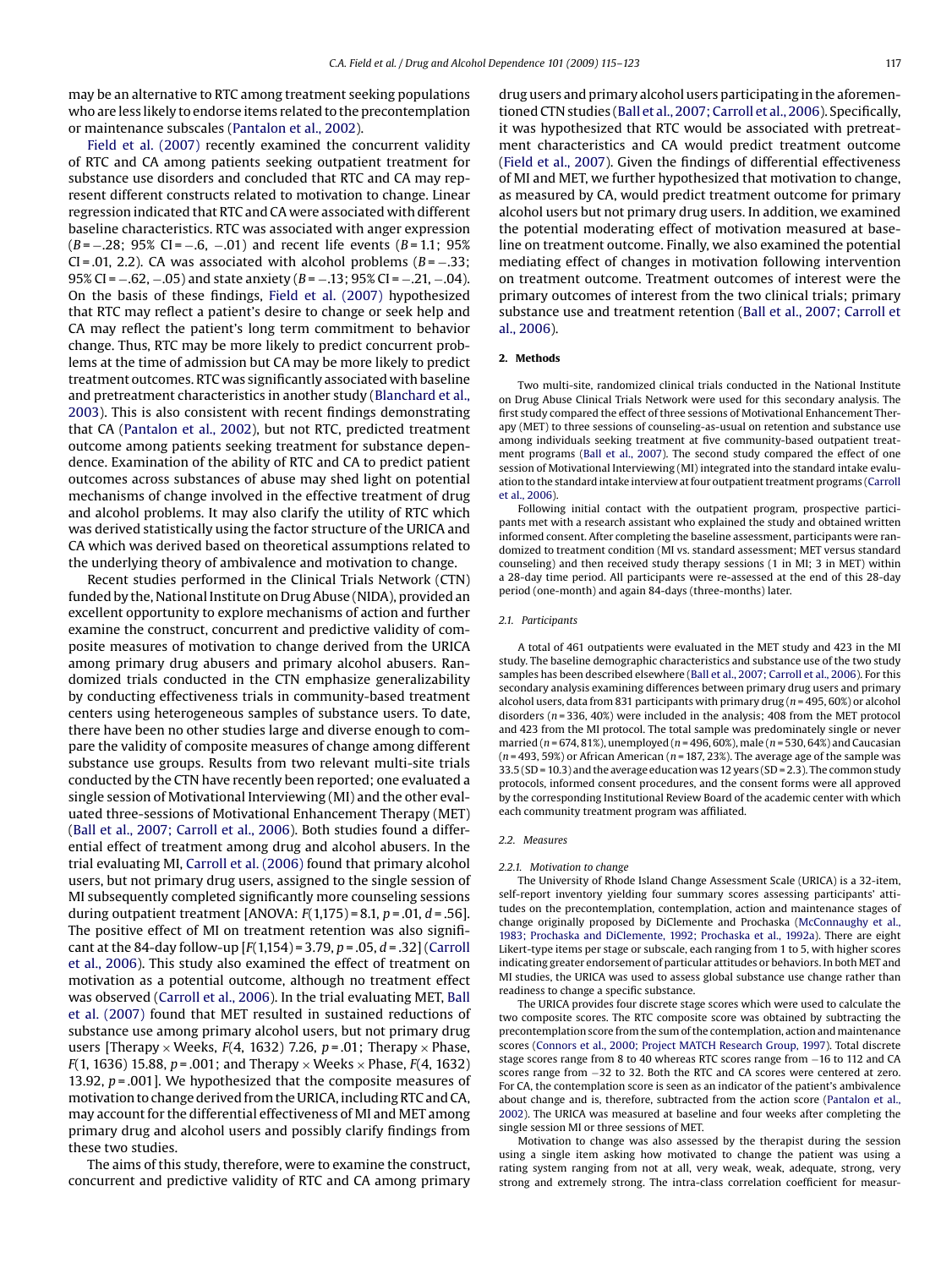<span id="page-3-0"></span>ing motivation at the beginning and end of sessions was .96 [\(Martino et al.,](#page-8-0) [2008\).](#page-8-0)

#### *2.2.2. Substance use and treatment retention*

Substance use and treatment retention were the two primary outcomes of interest for the two clinical trials. Self-reports of substance use (marijuana, cocaine, alcohol, methamphetamines, opioids, benzodiazepenes, and other illicit drugs) were collected via a substance use calendar using the timeline follow-back procedures. This method assesses substance use on a daily basis, allows for a flexible, continuous evaluation of substance use, and has been shown to be reliable and valid for monitoring substance use and other outcomes in longitudinal studies ([Fals-Stewart](#page-8-0) [et al., 2000; Miller and Delboca, 1994; Sobell and Sobell, 1992\).](#page-8-0) Urine analyses for drugs closely corresponded with participants' self-reported drug use [\(Ball et al.,](#page-7-0) [2007; Carroll et al., 2006\).](#page-7-0) The primary outcome for the two published studies and this secondary analysis was primary substance of abuse as reported by the client at admission. Treatment retention data were collected by research assistants three months following completion of the study protocol and were based on self-report which were confirmed using client records.

#### *2.2.3. Addiction severity*

Frequency and severity of substance use and substance-related problems was measured using a brief version of the Addiction Severity Index (ASI) ([McLellan et](#page-8-0) [al., 1992\).](#page-8-0) The ASI is the most widely used instrument for the assessment of substance use and related problems and its psychometric properties are well established [\(Alterman et al., 1994, 2001; Cacciola et al., 1997\).](#page-7-0) Composite scores were also calculated as measures of the severity of medical, employment, alcohol, drug, legal, family, or psychiatric problems. The ASI was collected at baseline, therapy termination, and three-month follow-up and was completed independently of the URICA.

#### *2.2.4. Therapeutic alliance*

Therapeutic alliance has proven to be a promising variable for predicting outcome from psychotherapy for substance abuse [\(Connors et al., 1997\)](#page-8-0) and other disorders ([Horvath and Luborsky, 1993\).](#page-8-0) This concept has been defined by [Bordin](#page-8-0) [\(1979\)](#page-8-0) as therapist and client agreement on goals, agreement on tasks, and the development of a bond between therapist and client. The working alliance was measured with the revised Helping Alliance Questionnaire (HAq-II), a well-validated measure, from both the therapist and participant perspectives. The therapist and patient versions of the HAq-II have two factors, positive and negative therapeutic alliance, which account for 54% of the variance, and have high internal consistency ( $\alpha$  > .90) and test retest reliability ( $r = 0.56$ , .78, respectively) ([Luborsky et al., 1996\).](#page-8-0) In the MET study, therapeutic alliance was measured during the second session ([Luborsky et al., 1996\).](#page-8-0) In the MI study, therapeutic alliance was measured during the first (and only) session.

#### *2.3. Statistics*

#### *2.3.1. Construct validity and internal consistency of the URICA*

The internal consistency of the URICA subscales in patients with primary drug use and primary alcohol use from the two studies was estimated using Cronbach's alpha from SPSS 15.0. Factor structure was evaluated with confirmatory factor analysis (CFA) using AMOS, version 7.0 ([Arbuckle, 2006\).](#page-7-0) CFA tests the fit of the data to the *a priori* structure of the four (i.e., precontemplation, contemplation, action and maintenance) latent variables or factors ([Bartko et al., 1988\).](#page-7-0) The model fit was tested using the four factor structure with correlations among the four latent variables. Each item was constrained to load only on its hypothesized factor and error variances between items within a factor were allowed to correlate.

In confirmatory factor analysis, a non-significant chi-square indicates that the data fit the model well. However, a non-significant chi-square value does not occur frequently with large sample sizes [\(Bentler and Bonett, 1980; Marsh et al., 1988\) a](#page-7-0)nd is typically regarded as unsuitable as a means of model selection [\(Jöreskog, 1969\).](#page-8-0) As a result, additional fit indices are reported, including the ratio of chi-square and degrees of freedom [\(Wheaton et al., 1977\),](#page-8-0) the comparative fit index or CFI [\(Bentler](#page-7-0) [and Bonett, 1980\),](#page-7-0) the incremental fit index or IFI ([Bollen, 1989\),](#page-8-0) the goodness of fit index or GFI [\(Jöreskog and Sörbom, 1984\) a](#page-8-0)nd the root means square error of approximation or RMSEA [\(Steiger and Lind, 1980; Browne and Cudeck, 1993\).](#page-8-0) Chi square to degrees of freedom ratios in the range of 2–1 or 3–1 are indicative of an acceptable fit between the hypothesized model and the data [\(Carmines and McIver,](#page-8-0) [1981\).](#page-8-0) The CFI, IFI and GFI indices of fit above .90 are generally indicative of an adequate fit of the data to the theoretical model ([Arbuckle, 2006; Bentler, 1992;](#page-7-0) [Bentler and Bonett, 1980\).](#page-7-0) In contrast, values of RMSEA less than .08 indicate a reasonable fit to the model and values less than .05 indicate a close fit to the model in relation to the degrees of freedom [\(Arbuckle, 2006; Browne and Cudeck, 1993\).](#page-7-0) AMOS 7.0 permits a single analysis that estimates parameters and test hypotheses for two groups at once [\(Arbuckle, 2006\).](#page-7-0) The procedure involves comparing the fit of an unrestricted or free model and a restricted model or constrained model. This procedure was used to determine whether patients with primary drug use and primary alcohol use have the same path diagram and the same factor pattern for the URICA subscales. Differences in the measurement model between primary alcohol and primary drug users were examined using procedures defined by [Byrne](#page-8-0) [\(2001\).](#page-8-0)

#### *2.3.2. Concurrent and predictive validity of composite measures of motivation to change*

The concurrent and predictive validity of the URICA compositemeasures ofmotivation to change were evaluated using the simple correlations procedure in SPSS 15.0. Pearson correlations between pretreatment ASI Composite Scores, recent drug use, treatment retention, therapeutic alliance and patient motivation assessed by the therapist during the first session were calculated.

#### *2.3.3. Moderating effect of motivation to change on treatment outcome*

Multiple regression procedures described by[Aiken andWest \(1991\)](#page-7-0) were used to test the moderating effect or interaction between composite measures of motivation (RTC and CA) at baseline and treatment assignment (MI or MET vs. standard care) for primary drug dependent and alcohol dependent groups. Unstandardized regression coefficients, 95% confidence intervals, and *p*-values for the interaction term for both outcomes (primary substance use and treatment retention) were used to determine if motivation composites at baseline moderate treatment outcomes for patients with drug and alcohol dependence. Using step down procedures to explore higher order terms, global test of increasingly complex regression equations are used to assess potential linearity, curvilinearity and ANOVA-like effects by determining the gain in predictive value using the change in *F* between models.

#### *2.3.4. Mediating effect of motivation to change on treatment outcome*

The mean difference between RTC and CA at baseline and four weeks following intervention was used to evaluate the potential mediating effects of motivation to change on treatment outcomes at 12-week follow-up ([Kraemer et al., 2002\).](#page-8-0) As indicated by [Kraemer et al. \(2002\), B](#page-8-0)aron and Kenny's approach to testing mediation does not take into account a possible interaction between treatment and motivation which may be an important mechanism by which treatment effects outcome. For example, treatment may not only effect motivation following intervention but also impact the effect that motivation has on treatment outcomes following intervention. Therefore, procedures defined by [Kraemer et al. \(2002\)](#page-8-0) were followed to evaluate the potential mediating effect of changes in motivation at four weeks on treatment outcome and the main effect of motivation at four weeks on treatment outcome. The regression coefficients, 95% confidence intervals, *p*-values for the interaction term, and main effect are reported to characterize the relationship between treatment outcome and motivation. Because the two studies involved treatments of different length and may have different effects on motivation, the hypothesized mediator, the data from the two studies are analyzed separately. Based on several criteria, [Kraemer et al. \(2002\)](#page-8-0) offers a classification of the target measures as a mediator, an independent outcome of treatment, a characteristic which is moderated by treatment, a non-specific predictor of treatment outcome or a measure that is irrelevant to treatment outcome. The classification of the target measures of RTC and CA with regard to treatment retention and days of primary substance use among primary drug and alcohol users in the MI and MET study are given.

#### **3. Results**

#### *3.1. Construct validity and internal consistency of the URICA*

Table 1 presents the results of the CFA using models which fit the four factor structure in a model with correlations among all of the latent variables. The latent variable for precontemplation

#### **Table 1**

#### Confirmatory factor analysis of the URICA.

|                               | $\chi^2$ | df   | $\chi^2$ :df | <b>CFI</b> | <b>IFI</b>      | <b>GFI</b>  | <b>RMSEA</b>     |
|-------------------------------|----------|------|--------------|------------|-----------------|-------------|------------------|
| Drug                          | 834      | 397  | 2.1          | .94        | .94             | .90         | .05              |
| Alcohol                       | 893      | 397  | 2.3          | .92        | .92             | .86         | .06              |
| <b>Free Model</b>             | 1728     | 794  | 2.2          | .93        | .93             | .88         | .04              |
| Constrained                   | 1777     | 822  | 2.2          | .93        | .93             | .88         | .04              |
|                               |          | Step | $\chi^2$     | df         | $\Delta \chi^2$ | $\Delta df$ | $\boldsymbol{p}$ |
| Free model                    |          | A    | 1728         | 794        | 50              | 28          | < 0.01           |
| Constrained                   |          |      | 1777         | 822        |                 |             |                  |
| Precontemplation              |          | B    | 1750         | 801        | 22              | 7           | < 0.01           |
| Precontemplation <sup>a</sup> |          |      | 1734         | 799        | 6               | 5           | <b>NS</b>        |
| Contemplation                 |          | C    | 1749         | 807        | 21              | 13          | <b>NS</b>        |
| Action                        |          | D    | 1757         | 814        | 29              | 20          | <b>NS</b>        |
| Maintenance                   |          | E    | 1761         | 827        | 6               | 6           | <b>NS</b>        |
| Variances                     |          | F    | 1769         | 825        | 41              | 31          | <b>NS</b>        |
| Covariances                   |          | G    | 1780         | 831        | 52              | 37          | <b>NS</b>        |

<sup>a</sup> Removing items 5 and 11 from Precontemplation Subscale.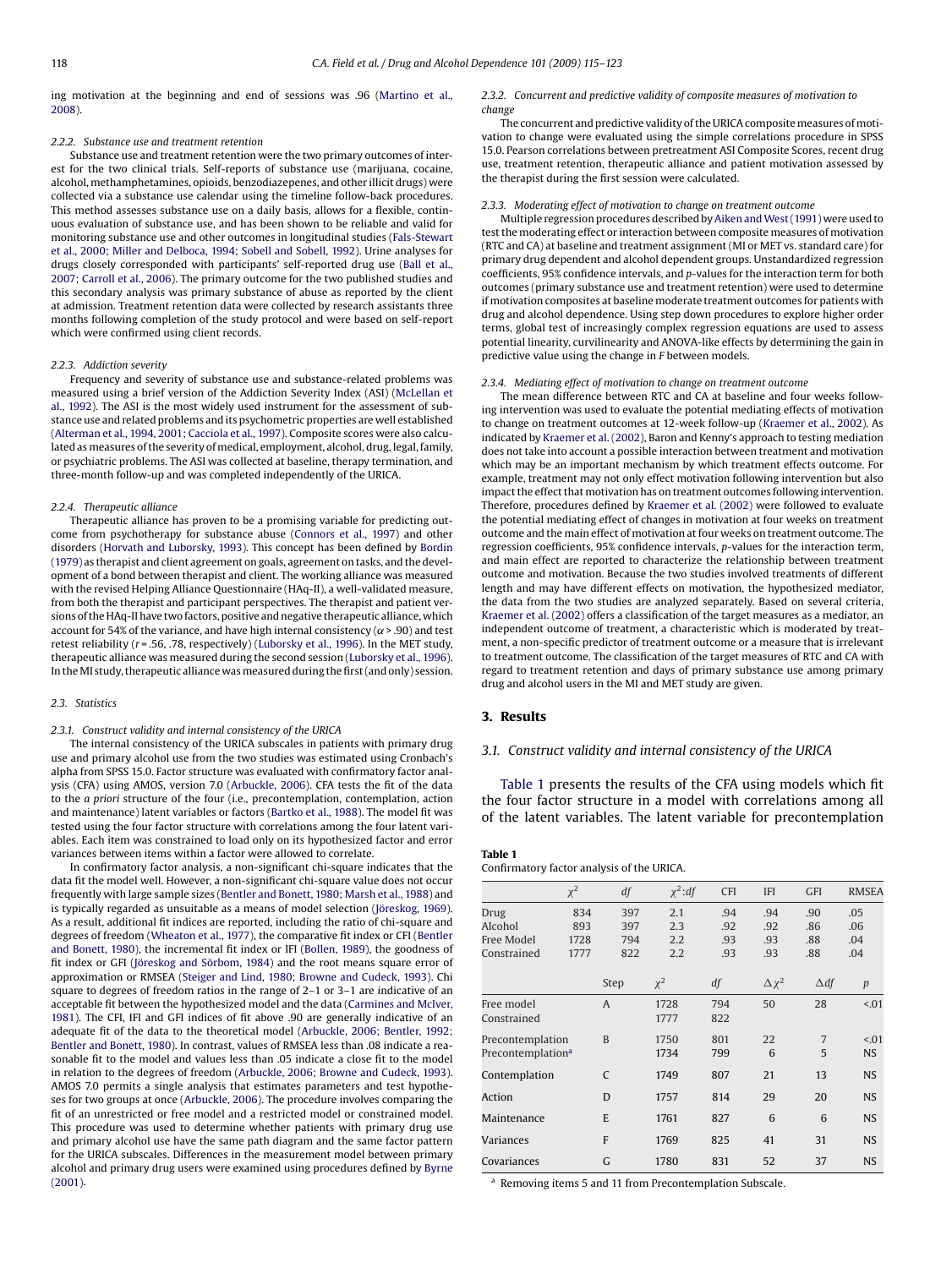#### <span id="page-4-0"></span>**Table 2**

Correlation between composite measures and pretreatment patient characteristics.

|                                                    | Primary Alcohol Problem |                         | Primary Drug Problem |                         |
|----------------------------------------------------|-------------------------|-------------------------|----------------------|-------------------------|
|                                                    | Readiness to Change     | <b>Committed Action</b> | Readiness to Change  | <b>Committed Action</b> |
| <b>ASI Medical</b>                                 | $.12$ <sup>*</sup>      | $-.06$                  | $.13***$             | $-.14$ <sup>**</sup>    |
| ASI Employment                                     | .04                     | $-.003$                 | .003                 | $-.10^*$                |
| ASI Alcohol                                        | $.52**$                 | $-.29$ <sup>**</sup>    | .13"                 | $-.05$                  |
| <b>ASI Drugs</b>                                   | $.28**$                 | $-.08$                  | $.37**$              | $-.20$ <sup>**</sup>    |
| ASI Legal                                          | $-.03$                  | $-.04$                  | $-.04$               | $-.05$                  |
| ASI Family                                         | $.32**$                 | $-.07$                  | $-.21"$              | $-.17$ <sup>**</sup>    |
| <b>ASI Psychiatric</b>                             | $.36***$                | $-.18$ <sup>*</sup>     | .29                  | $-.15$ **               |
| Days Used Primary Drug, (Past 28)                  | $.25***$                | $-.22$ <sup>*</sup>     | $-.12"$              | .0001                   |
| Therapeutic Alliance (Therapist)                   | $.23***$                | $-.05$                  | .16                  | $-.04$                  |
| Therapeutic Alliance (Client)                      | .43"                    | $-.10$                  | $.46^{**}$           | .01                     |
| Therapist Rating of Patient's Motivation to Change | $.29***$                | $-.07$                  | $.33***$             | $-.05$                  |

\* Correlation is significant at the .05 level (2-tailed).<br>\*\* Correlation is similar at the .01 level (2 tailed).

Correlation is significant at the .01 level (2-tailed).

was negatively correlated with the latent variables for contemplation, action and maintenance (*r* = −.85, −.83 and −.67, respectively). The latent variable for action was positively correlated with the latent variables for contemplation and maintenance (*r* = .99 and .85, respectively). Similarly, the latent variables for contemplation and maintenance were positively correlated ( $r = .84$ ). Item  $R<sup>2</sup>$  ranged between .1 and .68 with a mean of .46, a standard deviation of .15 and a mode of .58. For illustrative purposes, separate models for patients with primary alcohol and primary drug problems were tested and the results are included. The fit indices for the two populations are relatively robust. Since chi-square and degrees of freedom are additive, the unrestricted model represents the two populations combined. The unrestricted or free model yielded a chi-square of 1728 (*df* = 794, *p* < .01), a chi-square to degrees of freedom ratio of 2.2, a GFI of .88, an IFI and CFI of .93 and an *RMSEA* of .04, suggesting a reasonably good fit to the model. Constraining the regression weights across patients with primary drug abuse and primary alcohol abuse (restricted model) yielded a chi-square and degrees of freedom difference which was significant (  $\chi^2_{\rm diff} =$  49, *df* = 28, *p* < .01). As a result, procedures defined by [Byrne \(2001\)](#page-8-0) were undertaken to determine the source of the difference in factor structure between the two populations [\(Table 1a](#page-3-0)). The measurement model was evaluated by entering the subscales in order according to the theoretical model (precontemplation, contemplation, action and maintenance) and comparing the resulting model to the base model by examining the change in chi-square and degrees of freedom. Significant differences between the two populations were identified in the precontemplation scale. When items were consecutively removed, the differences were found to lie in items 5 and 11. The deviations do not appear to warrant concluding that the factor structure is significantly different between the two populations but merely that the influence of these two items within this subscale varies. After allowing for these differences, there were no differences found in the variance or covariance structures between the two groups and the fit indices for the individual populations themselves are robust. Therefore, we calculated subscale scores for both groups of patients on the basis of their original item composition.

The internal consistency of the scales for primary drug abusers and primary alcohol abusers were similar. Cronbach's alpha for the four subscale among primary drug abusers were .81 for

precontemplation, .88 for contemplation, .86 for action and .85 for maintenance. Cronbach's alpha for the four subscales among primary alcohol abusers were .79 for precontemplation, .90 for contemplation, .87 for action and .87 for maintenance. Among drug abusers, contemplation was positively correlated with action  $(r=.71)$  and maintenance  $(r=.74)$ , action and maintenance were positively correlated  $(r=.56)$ , and precontemplation was negatively correlated with contemplation (*r* = −.61), action (*r* = −.49) and maintenance (*r* = −.47). Similar patterns were observed among alcohol abusers, contemplation was positively correlated with action (*r* = .76) and maintenance (*r* = .71), action and maintenance were positively correlated (*r* = .63), and precontemplation was negatively correlated with contemplation (*r* = −.71), action (*r* = −.60) and maintenance (*r* = −.50). RTC at baseline ranged from 6 to 114 (mean =  $85.7$ , SD =  $16.2$ ) and CA at baseline ranged from 4 to 46 (mean = 31.1, SD = 3.2). Significant differences in baseline RTC (*t* = −2.4, *df* = 810, *p* = .02) were found between patients with primary alcohol (mean =  $68$ , SD = 17.1) and primary drug use problems (mean = 70.9, SD = 15.5). No differences were found between these two groups in baseline CA.

## *3.2. Concurrent validity of composite measures of motivation to change*

The correlation between composite measures of motivation to change and the ASI Composite Scores from patients with primary drug use and primary alcohol use are shown in Table 2. Among both patient populations, RTC was associated with increased drug (*ralcohol* = .28; *rdrug* = .37) and alcohol problems (*ralcohol* = .52;  $r_{drug}$  = .13). Interestingly, among patients with primary drug use problems, increased RTC was associated with decreased family problems (*r* = −.21) and drug use (*r* = .−12). Increased CA was associated with decreased drug problems among primary drug users (*r* = −.20) and decreased alcohol problems among primary alcohol users (*r* = −.29). In addition, CA was associated with decreased psychiatric (*ralcohol* = −.18; *rdrug* = −.15). In the case of patients with primary drug use problems CA was also associated with decreased family  $(r = -.17)$  and medical problems  $(r = -.14)$ .

Table 2 also presents the correlation between the composite measures of motivation to change, recent drug use, and therapeu-

#### **Table 3**

Correlation between composite measures at baseline and treatment outcome.

|                                             | Primary Alcohol Problem     |                         |                     | Primary Drug Problem    |  |
|---------------------------------------------|-----------------------------|-------------------------|---------------------|-------------------------|--|
|                                             | Readiness to Change         | <b>Committed Action</b> | Readiness to Change | <b>Committed Action</b> |  |
| % Days Substance Use<br>% Days in Treatment | .02<br>$-.18$ <sup>**</sup> | $-.09$<br>$-.01$        | $-.15$<br>$-.09$    | .05<br>.03              |  |

Correlation is significant at the .01 level (2-tailed).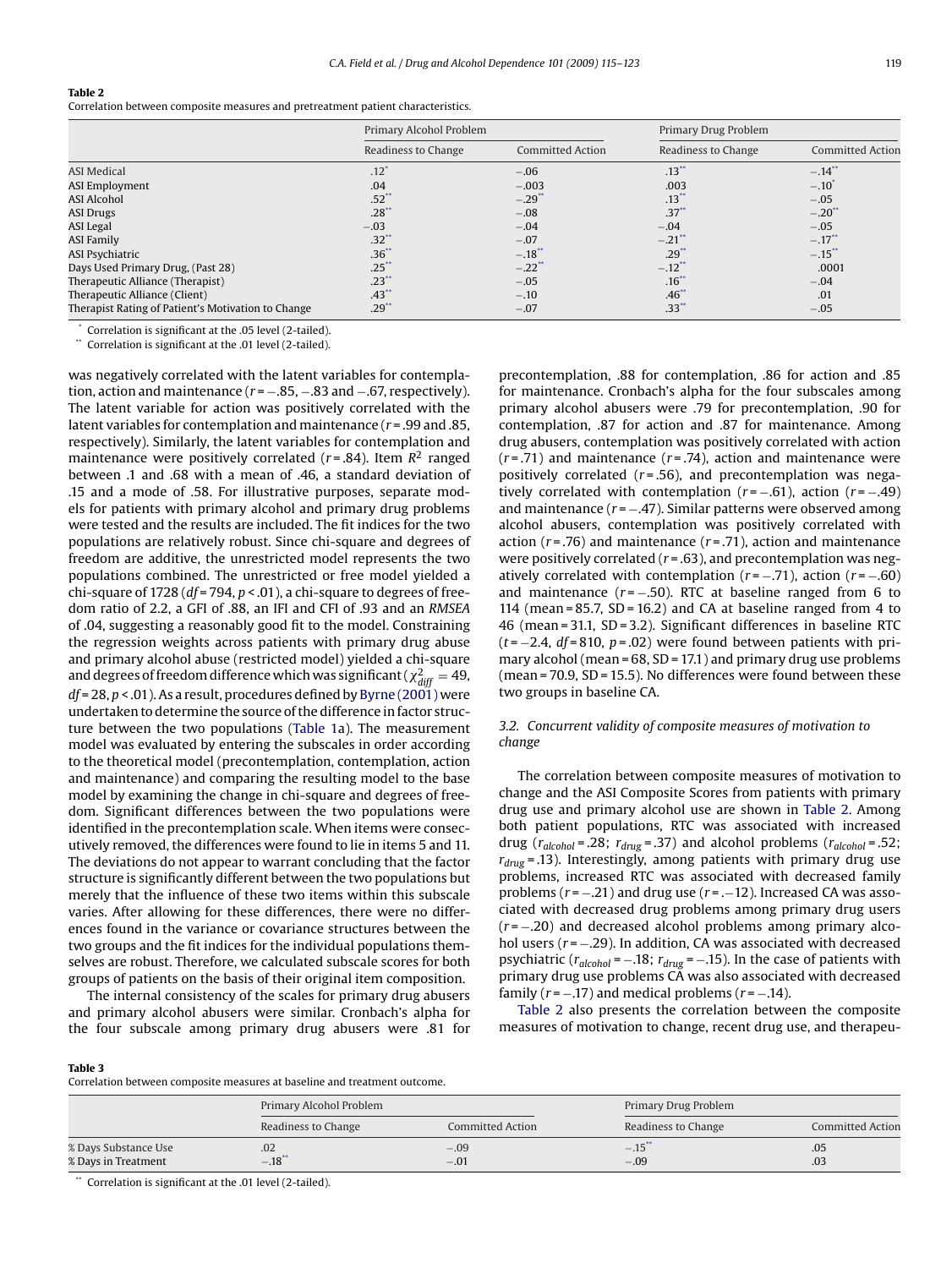## <span id="page-5-0"></span>**Table 4**

| Test of moderation. |
|---------------------|
|---------------------|

|                          | Readiness to Change         |                             | <b>Committed Action</b> |                       |  |
|--------------------------|-----------------------------|-----------------------------|-------------------------|-----------------------|--|
|                          | % Days in Tx                | % Days Used                 | % Days in Tx            | % Days Used           |  |
| Primary Alcohol Problem  |                             |                             |                         |                       |  |
| Interaction <sup>®</sup> | $.06(-.41, .53)$ .80        | $-.01 (-.25, .22) .91$      | $1.4(-1.2, 4.0)$ .30    | $-.9(-2.2, .43).19$   |  |
| Linear**                 | $.82(3, 288)$ .49           | $.87(3,244)$ .46            | .94(2,289).39           | .91(2,245).4          |  |
| Curvilinear**            | 1.2(2,288).31               | 1.3(2,244).28               | .95(1,289).60           | .02(1,245).9          |  |
| Main Effect**            | $3.2(4,288) .02\frac{5}{9}$ | $.69(4,244)$ .6             | .63(3,289).60           | 1.34 (3,245).25       |  |
| Primary Drug Problem     |                             |                             |                         |                       |  |
| Interaction <sup>®</sup> | $-.27(-.81, .27).32$        | $.08(-.27, .42).66$         | $1.3(-1.3, 3.9)$ .32    | $-.67(-2.3, 1.0)$ .43 |  |
| Linear                   | $.60(3,383)$ .61            | 1.9(3,304)1.4               | $.66(3,384)$ .58        | $1.1(3,305)$ .35      |  |
| Curvilinear              | $.40(2,383)$ .67            | $2.7(2,304)$ .07            | 4.9(2,384)              | 1.34 (2,305).26       |  |
| Main Effect              | $1.3(4,383)$ .27            | $3.0(4,304) .02\frac{5}{9}$ | .58 (4,384).68          | $1.0(4,305)$ .40      |  |

\* Unstandardized Beta Coefficient for interaction term (95% Confidence Interval) and *p* value.

\*\* *F* Change (degrees of freedom) and *p* value.

 $\frac{6}{9}$  *p* < .05.

tic alliance among patients with primary drug use and primary alcohol use. For both groups, RTC was significantly and positively related with these pretreatment characteristics (*ralcohol* = .23–.43; *rdrug* = .). Most notably, RTC was highly correlated with the patient ratings of therapeutic alliance (*r* = .43). Increased RTC was also modestly associated with increased drug use (*ralcohol* = .43; *rdrug* = .46), observer ratings of therapeutic alliance (*ralcohol* = .23; *rdrug* = .16), and patient motivation ( $r_{alcohol}$  = .29;  $r_{drug}$  = .33). In contrast, CA was not associated with these characteristics in either group of patients. However, increased CA was associated with decreased alcohol use among primary alcohol users (*r* = −.22). Likewise, increased RTC was associated with decreased drug use among primary drug users  $(r = -.12)$ .

## *3.3. Predictive validity of composite measures of motivation to change*

[Table 3](#page-4-0) indicates that RTC was significantly associated with fewer days of drug use among patients with primary drug use (*r* = −.15) and lower treatment retention among patients with primary alcohol use (*r* = −.18). CA was not significantly associated with treatment outcomes in either patients with primary drug use or primary alcohol use.

## *3.4. Moderating effect of motivation to change on treatment outcome*

There was a significant main effect of RTC on treatment retention among primary alcohol users and substance use among primary drug users (Table 4). Readiness to change was associated with increased treatment retention among primary alcohol users and decreased substance use among primary drug users. However, there was not a significant interaction or evidence of a non-linear relationship between either baseline RTC or CA and treatment group.

## *3.5. Mediating effect of motivation to change on treatment outcome*

The results of the analysis evaluating the potential mediating effect of changes in RTC and CA from baseline to four weeks

#### **Table 5** Test of mediation.

|                                     | Readiness to Change                        |                   | <b>Committed Action</b> |                                             |
|-------------------------------------|--------------------------------------------|-------------------|-------------------------|---------------------------------------------|
|                                     | % Days in Tx                               | % Days Used       | % Days in Tx            | % Days Used                                 |
| Motivation Enhancement Therapy      |                                            |                   |                         |                                             |
| Primary Alcohol Problem             |                                            |                   |                         |                                             |
| Interaction $\overline{\mathbf{S}}$ | $-.06(-.62, .50)$                          | $-.40(-1.5,.67)$  | $3.4(-.34, 7.1)$        | $-.01 (-2.0, 2.0)$                          |
| Main Effect <sup>§</sup>            | $.25(-.17, .66)$                           | $.30(-.50, 1.1)$  | $-1.9(-4.5, .58)$       | $-1.3(-2.6, -.05)^{*}$                      |
| $Classification$ <sup>99</sup>      | Irrelevant                                 | Irrelevant        | Irrelevant              | Nonspecific Predictor of Treatment Outcome  |
| Primary Drug Problem                |                                            |                   |                         |                                             |
| Interaction <sup>§</sup>            | $.12(-.38, .62)$                           | $.20(-.63, 1.03)$ | $-1.0$ ( $-3.5$ , 1.5)  | $2.2$ (.81, 3.6) <sup>**</sup>              |
| Main Effect <sup>§</sup>            | $-.05(-.40, .30)$                          | $.24(-.35, .84)$  | $-.23(-1.9, 1.4)$       | $-1.8(-2.7, -.90)^{**}$                     |
| $Classification$ <sup>99</sup>      | Irrelevant                                 | Irrelevant        | Irrelevant              | <b>Treatment Moderates Committed Action</b> |
| Motivation Interviewing             |                                            |                   |                         |                                             |
| Primary Alcohol Problem             |                                            |                   |                         |                                             |
| Interaction $\overline{\mathbf{S}}$ | $-.01 (-.43, .41)$                         | $.31(-.52, 1.1)$  | $-.62(-3.9, 2.7)$       | $.65(-.97, 2.3)$                            |
| Main Effect <sup>§</sup>            | $-.12(-.42, .18)$                          | $.22(-.35, .78)$  | $.81(-1.5, 3.1)$        | $-.35(-1.5,.80)$                            |
| $Classification$ <sup>99</sup>      | Irrelevant                                 | Irrelevant        | Irrelevant              | Irrelevant                                  |
| Primary Drug Problem                |                                            |                   |                         |                                             |
| Interaction <sup>§</sup>            | $-.50(-1.1, .13)$                          | $.91 (-.17, 2.0)$ | $-.92(-3.7, 1.9)$       | $-.35(-2.0, 1.3)$                           |
| Main Effect <sup>9</sup>            | $.44(.06, .82)^{*}$                        | $-.05(-.68, .59)$ | $.70(-1.0, 2.4)$        | $-.14(-1.2, .90)$                           |
| Classification <sup>§</sup>         | Nonspecific Predictor of Treatment Outcome | Irrelevant        | Irrelevant              | Irrelevant                                  |

§ Unstandardized Beta Coefficient for interaction or main effect (95% Confidence Interval) and *<sup>p</sup>* value.

§§ Classification of Posttreatment Target Measure according to [Kraemer et al. \(2002\).](#page-8-0)

 $p < .05$  $p < .01$ .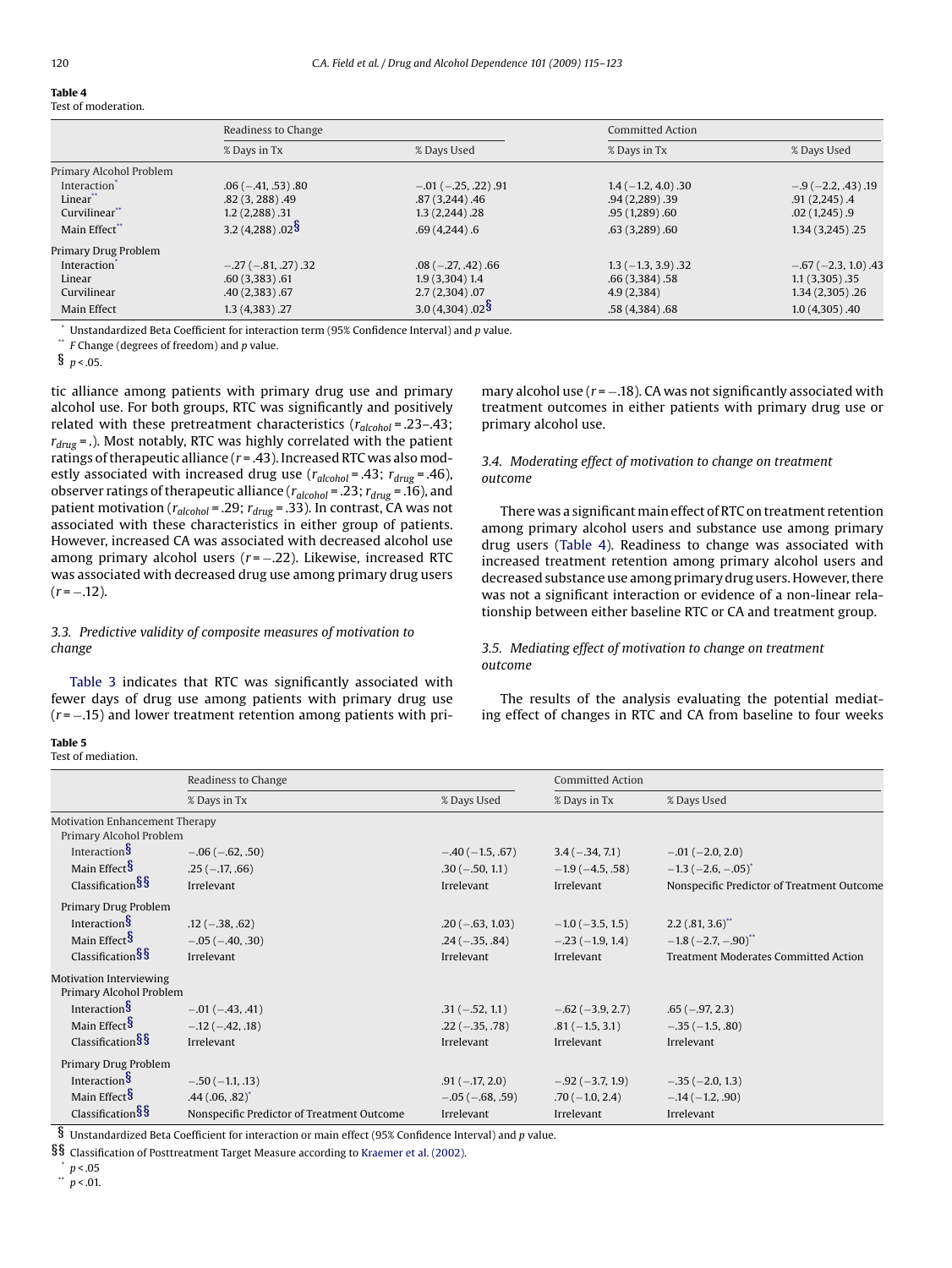following intervention on treatment outcome are presented in [Table 5. N](#page-5-0)either the change in RTC or CA was significantly correlated with treatment assignment ( $r$  = −.02,  $p$  = .59 and .05,  $p$  = .24, respectively). Thus, by definition, neither RTC nor CA were mediators of treatment outcomes [\(Kraemer et al., 2002\).](#page-8-0) Subsequent analyses recommended by [Kraemer et al. \(2002\)](#page-8-0) revealed some other types of relationship between treatment, the composite measures and outcomes. In the study involving MET, there was a significant main effect between CA and days of primary substance use (*B* = −1.3, 95% CI = −2.6, −.05;  $r_{partial}$  = −.22) among patients with alcohol use. Thus, CA would be classified as a non-specific predictor of treatment outcome for percent days use among primary alcohol users in the MET study ([Kraemer et al., 2002\).](#page-8-0) There was also a significant interaction (*B* = 2.2, 95% CI = .81, 3.6; *rpartial* = .25) and main effect (*B* = −1.8, 95% CI = −2.,−.9; *rpartial* = −.30) between treatment and CA among patients with primary drug use and percent days of primary substance use in the study involving MET. Finally, in the study involving MI, there was a significant main effect (*B* = .44, 95% CI = .06, .82; *rpartial* = .20) between RTC among patients with primary alcohol use and treatment retention. Thus, RTC would be classified as a non-specific predictor of treatment outcome for treatment retention among primary alcohol users in the MI study ([Kraemer](#page-8-0) [et al., 2002\).](#page-8-0) In the majority of cases, the composite measures were irrelevant to treatment outcome.

## **4. Discussion**

This is the first study to compare the factor structure of the URICA in patients with primary drug versus primary alcohol problems using confirmatory factor analysis. The assessment of motivation to change among drug abusers has been considered problematic or more challenging than assessing motivation to change among drinkers ([DiClemente et al., 2004; Prochaska et al., 1992b\).](#page-8-0) In comparison to prior studies, we included a large and diverse sample of individuals with primary drug and primary alcohol problems seeking outpatient treatment in different community treatment programs across the United States. While relatively modest differences were found in the measurement model of the URICA across the two patient populations, the four factor structure was equally robust for both groups of patients. Based on the findings from these two multi-site clinical trials, there is substantial support for the internal consistency and factor structure of the URICA subscales among patients with primary drug and alcohol problems.

There was also some evidence supporting the concurrent validity of RTC, a composite measure of motivation to change derived from the URICA. However, the observed associations were contrary to our expectations. The current hypothesis was generated on the basis of observed differences in associations between RTC and CA with baseline characteristics [\(Field et al., 2007\).](#page-8-0) In that study, RTC was significantly associated with less anger and a greater number of stressful life events during the last year. In contrast, CA was associated with fewer alcohol problems and decreased anxiety [\(Field et al., 2007\).](#page-8-0) [Field et al. \(2007\)](#page-8-0) hypothesized that RTC may reflect the patient's desire to change or initiate help seeking behavior but CA may be a better indicator of a patient's long term commitment to behavior change. Thus, we hypothesized that RTC would predict recent psychosocial problems and substance use while CA would predict substance use outcomes ([Field et al., 2007\).](#page-8-0) In contrast to the prior study, the present study found a positive association as opposed to a negative association between RTC and problems associated with drug or alcohol dependence. With the exception of family problems among patients with drug dependence, increased RTC was associated with increased problems in a number of areas assessed by the ASI. RTC was also associated with increased therapeutic alliance from both the patient's and therapists' perspective. This would suggest that increased motivation to change is associated with more drug and alcohol problems and a stronger alliance between the client and therapist. A stronger therapeutic alliance may be influenced by the mutual expectations of the therapist and client that more severe problems should be associated with increased motivation to change, if only temporarily. Alternatively, the difference in study findings may be a function of convenience sampling procedures used in the prior study and the greater representativeness of the current study. Given that these are the strongest observed associations, this possibility may warrant further study.

The predictive validity of CA and RTC on treatment outcome was not confirmed. In our prior study we speculated that, because of its association with significant problems and distress, CA would be a stronger indicator of treatment outcome [\(Field et al., 2007\).](#page-8-0) Contrary to this hypothesis, CA was not associated with primary drug use or treatment retention at follow-up for either group of patients. Our findings also suggest that RTC explains only a small percentage of the variance in patient outcomes. In the case of treatment retention among patients with drug dependence, the association was in the opposite direction to that previously observed by [Field et al.](#page-8-0) [\(2007\), i](#page-8-0).e., increased RTC at baseline associated with fewer days in treatment. A possible explanation is that patient's perception of motivation to change subsequent behavior could be overly optimistic and these inaccuracies may lead to poor predictive validity.

We found no evidence of a moderating or mediating effect of either composite measure on treatment outcomes among patients with primary drug or alcohol use problems. Baseline measures of motivation to change did not appear to moderate treatment outcomes even after controlling for treatment assignment or a possible interaction between treatment assignment and motivation to change. Prior research indicated that motivational based interventions were particularly useful with clients who were less motivated or ready for change ([Project MATCH Research Group,](#page-8-0) [1997\).](#page-8-0) However, the current evidence suggested that the effectiveness of treatment was not dependent on the patient's initial motivation to change. Thus, motivation to change as measured by the composite measures of motivation derived from the URICA did not facilitate interpretation of the findings from the parent studies ([Ball et al., 2007; Carroll et al., 2006\).](#page-7-0) While these measures of motivation have been found to have predictive validity in prior studies, the association between motivation and subsequent behavior has been relatively weak and inconsistent. For example, in Project MATCH, RTC accounted for 3% of the variance in drinking outcomes during treatment and at three-year follow-up [\(Project MATCH Research Group, 1998a,b\).](#page-8-0) Similarly, CA accounted for only 5% of the variance in percent days abstinent [\(Pantalon et](#page-8-0) [al., 2002\).](#page-8-0) Thus, the current findings reflect generally weak associations between motivation to change and actual patient behavior following treatment.

To the extent that motivation to change assessed at intake reflects behavior that occurred prior to completing the assessment, any association with outcome may reflect changes in the client that occurred prior to treatment ([Project MATCH Research Group,](#page-8-0) [1998a\).](#page-8-0) There is some evidence from the current study that suggest that this may be the case. Increased RTC at intake among drug users was associated with fewer days use during the past 28 days and fewer family problems while CA at intake was associated with fewer days use and less severe alcohol problems among patients with primary alcohol dependence. CA was also associated with less severe problems associated with addictive disorders at intake among patients with primary drug problems. In contrast, RTC at intake was significantly associated with more problems. Alternatively, motivation to change at intake may be less important than what actually happens during treatment [\(Simpson and Joe, 1993\).](#page-8-0) However, the current findings also suggested that motivation fol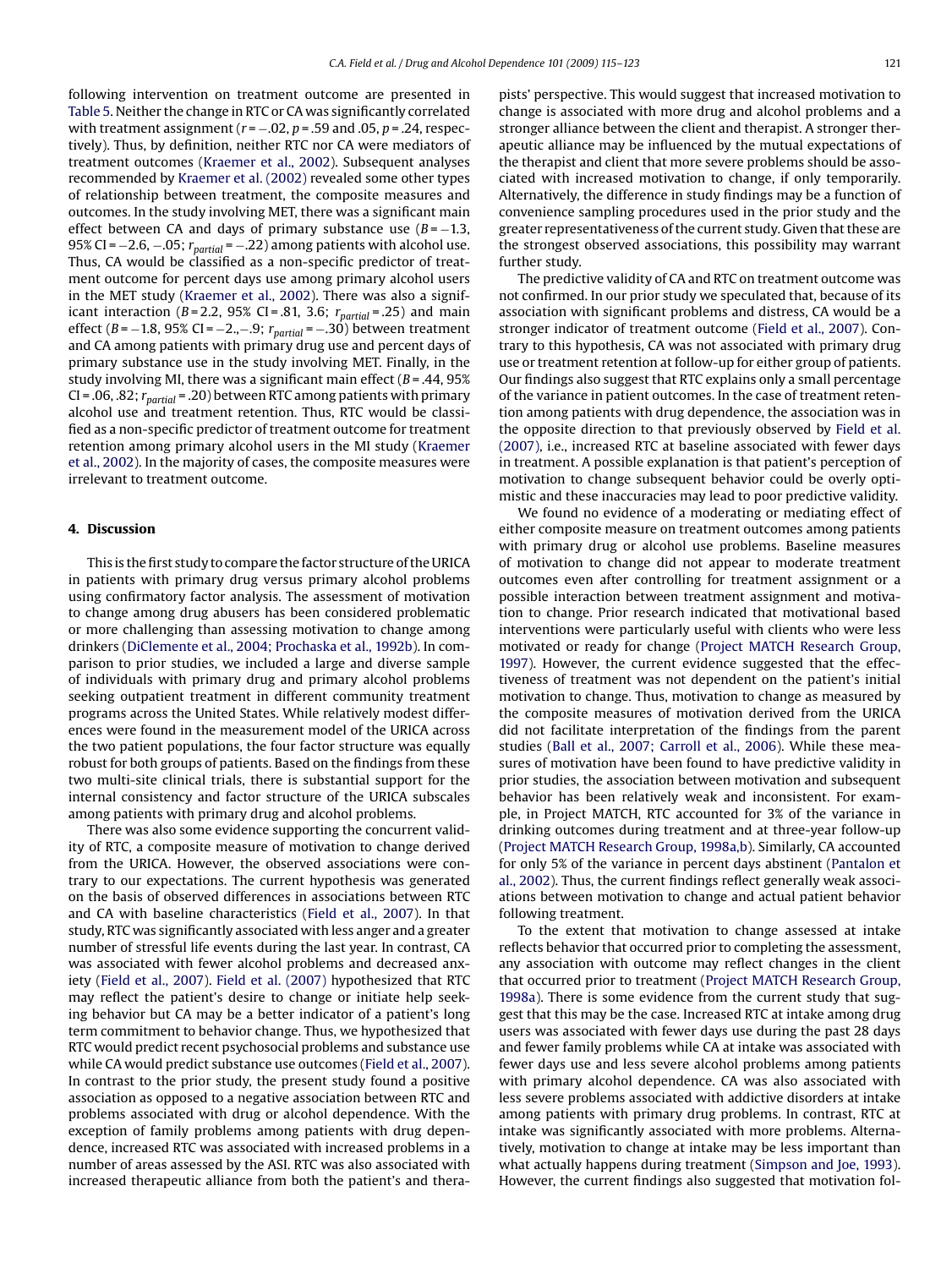<span id="page-7-0"></span>lowing intervention did not appear to mediate treatment outcomes. This was a particularly noteworthy finding given that one of the explicit functions of motivational interviewing and its variants is to increase motivation to change [\(Miller and Rollnick, 2002\).](#page-8-0) The cumulative evidence supporting the effectiveness of Motivational Interviewing and its derivatives is overwhelming in comparison to non-active treatments [\(Miller et al., 2003\).](#page-8-0) Moreover, Motivational Enhancement Therapy is equally efficacious as Twelve Step Facilitation and Cognitive Behavior Therapy ([Project MATCH Research](#page-8-0) [Group, 1997\).](#page-8-0) It may be that motivation to change, as measured by the composite measures of readiness to change derived from the URICA, was not relevant to treatment outcome. Thus, while the URICA appeared to conform to the *a priori* theoretical model for patients with both primary drug and alcohol problems, it had limited utility for explaining differences in treatment outcome or understanding underlying mechanisms of change.

In the same way that the lack of association between changes in cognition and treatment should not lead to doubts regarding the overall effectiveness of CBT [\(Morgenstern and Longabaough, 2000\),](#page-8-0) the current results should not lead to doubts regarding the utility of motivational interviewing. Rather, the theoretical assumptions underlying the effectiveness of motivational interviewing and other evidenced-based treatments for substance abuse should be further examined. Because of the limitations of measures of motivation including the URICA and the transtheoretical model in general, some have argued for abandoning the transtheoretical model and related concepts [\(Sutton, 2001; West, 2005\).](#page-8-0) The current study does provide some support for their observations and criticisms. Most notably, as observed by [Sutton \(2001\)](#page-8-0) the elevated correlations among the subscales and the latent variables representing the stages of change are highly correlated and suggest that they may not be discrete or qualitatively distinct. Moreover, precontemplation is negatively correlated with contemplation, action and maintenance. This is more consistent with the calculation of RTC, which subtracts precontemplation from the subtotal of contemplation, action, maintenance to measure readiness, than the calculation of CA, which subtracts contemplation from action. Since contemplation and action are positively correlated there may be limited utility in the use of CA as a measure of readiness. However, it is worth noting that the calculation of RTC was derived statistically and the development of CA was theoretically driven. However, the current study does not assess the Transtheoretical Model as a whole, or the Stages of Change, in particular. The current study is focused on the potential usefulness of the composite measures of motivation to change derived from the URICA. It is possible that motivation to change effects treatment outcome through another mechanism such as the processes of change or therapeutic alliance. However, no evidence regarding such causal chains was identified in Project MATCH [\(DiClemente et al., 2001\).](#page-8-0) Perhaps other process oriented measures can provide better insight into the client and therapists contribution to behavior change which may, in turn, lead to a better understanding of the mechanisms of change underlying evidenced-based treatments. For example, examinations of the impact of therapist communication on client speech might prove more fruitful in understanding patient outcomes. Miller and colleagues [\(Miller et al., 2008\)](#page-8-0) have developed coding procedures to assess client commitment. [Moyers and Martin \(2006\)](#page-8-0) have explored therapeutic interactions and found significant associations between therapist behaviors and client commitment to change. [Moyers et al. \(2007\)](#page-8-0) have also demonstrated that client speech may be powerful predictors of treatment outcomes. In addition, proximal measures of the interactions during treatment using motivational interviewing may result in a better understanding of the active ingredient of this and other approaches.

With its emphasis on generalizability and dissemination of evidenced based approaches to community treatment providers, NIDA's CTN offers an invaluable infrastructure for evaluating hypotheses regarding therapeutic mechanisms of action and, ultimately, generating innovative findings that will lead to progress in the investigations of behavioral interventions for substance abuse problems. To better understand the mechanisms of change underlying motivational interviewing, there is a need to develop new strategies for measuring potential moderators and mediators of behavior change in evidenced based treatments.

### **Role of funding source**

Funding for this study was provided by NIDA Clinical Trials Network; NIDA had no further role in study design; in the collection, analysis and interpretation of data; or in the writing of the report. The NIDA Clinical Trials Network publications committee approved submission of this paper for publication. Dr. Adinoff's time is also supported by Veteran Affairs (VA). The VA had no further role in study design; in the collection, analysis and interpretation of data; or in the writing of the report.

#### **Contributors**

Authors Ball and Carroll designed the study and wrote the protocol and were chiefly responsible for the implementation of this study. Authors Adinoff and Field managed the literature searches and summaries of previous related work. Authors Field and Harris undertook the statistical analysis, and author Field wrote the first draft of the manuscript. All authors contributed to and have approved the final manuscript.

### **Conflict of interest**

All authors declare they have no conflicts of interest.

#### **Acknowledgements**

The authors would like to thank Tami Frankforter and Carla Pezzia who facilitated data analysis and preparation of this manuscript, respectively.

#### **References**

- Abellanas, L., McLellan, A.T., 1993. "Stage of change" by drug problem in concurrent opioid, cocaine, and cigarette users. J. Psychoactive Drugs 25 (4), 307–313.
- Aiken, L.S., West, S.G., 1991. Multiple Regression: Testing and Interpreting Interactions. Sage Publications, Thousand Oaks.
- Alterman, A.I., Bovasso, G.B., Cacciola, J.S., McDermott, P.A., 2001. A comparison of the predictive validity of four sets of baseline ASI summary indices. Psychol. Addict. Behav. 15, 159–162.
- Alterman, A.I., Brown, L.S., Zaballero, A., McKay, J.R., 1994. Interviewer severity ratings and composite scores of the ASI: A further look. Drug Alcohol Depend. 34, 201–209.
- Arbuckle, J., 2006. AMOS User's Guide Version 3.6. SmallWalters, Chicago.
- Ball, S.A., van Horn, D., Crits-Christoph, P., Woody, G.E., Martino, S., Nich, C., Frankforter, T.L., Obert, J.L., Carroll, K.M., 2007. Site matters: multisite randomized trial of motivational enhancement therapy in community drug abuse clinics. J. Consul. Clin. Psychol. 75 (4), 556–567.
- Bartko, J.J., Carpenter, W.T., McGlashan, T.H., 1988. Statistical issues in long-term followup studies. Schizophrenia Bull. 14, 575–587.
- Belding, M.A., Iguchi, M.Y., Lamb, R., 1996. Stages of change in methadone maintenance: assessing the convergent validity of twomeasures. Psychol. Addict. Behav. 10, 157–166.
- Belding, M.A., Iguchi, M.Y., Lamb, R., 1997. Stages and processes of change as predictors of drug use among methadone maintenance patients. Exp. Clin. Psychopharmacol. 5 (1), 65–73.
- Belding, M.A., Iguchi, M.Y., Lamb, R.J., Lakin, M., Terry, R., 1995. Stages and processes of change among polydrug users in methadone maintenance treatment. Drug Alcohol Depend. 39 (1), 45–53.
- Bentler, P.M., 1992. EQS Structural Equation Program Manual. BMDP Statistical Software, Los Angeles.
- Bentler, P.M., Bonett, D.G., 1980. Significance tests and goodness of fit in the analysis of covariance structures. Psychol. Bull. 88, 588–606.
- Blanchard, K.A., Morgenstern, J., Morgan, T.J., Labouvie, E., Bux, D.A., 2003. Motivational subtypes and continuous measures of readiness for change: concurrent and predictive validity. Psychol. Addict. Behav. 17 (1), 56–65.